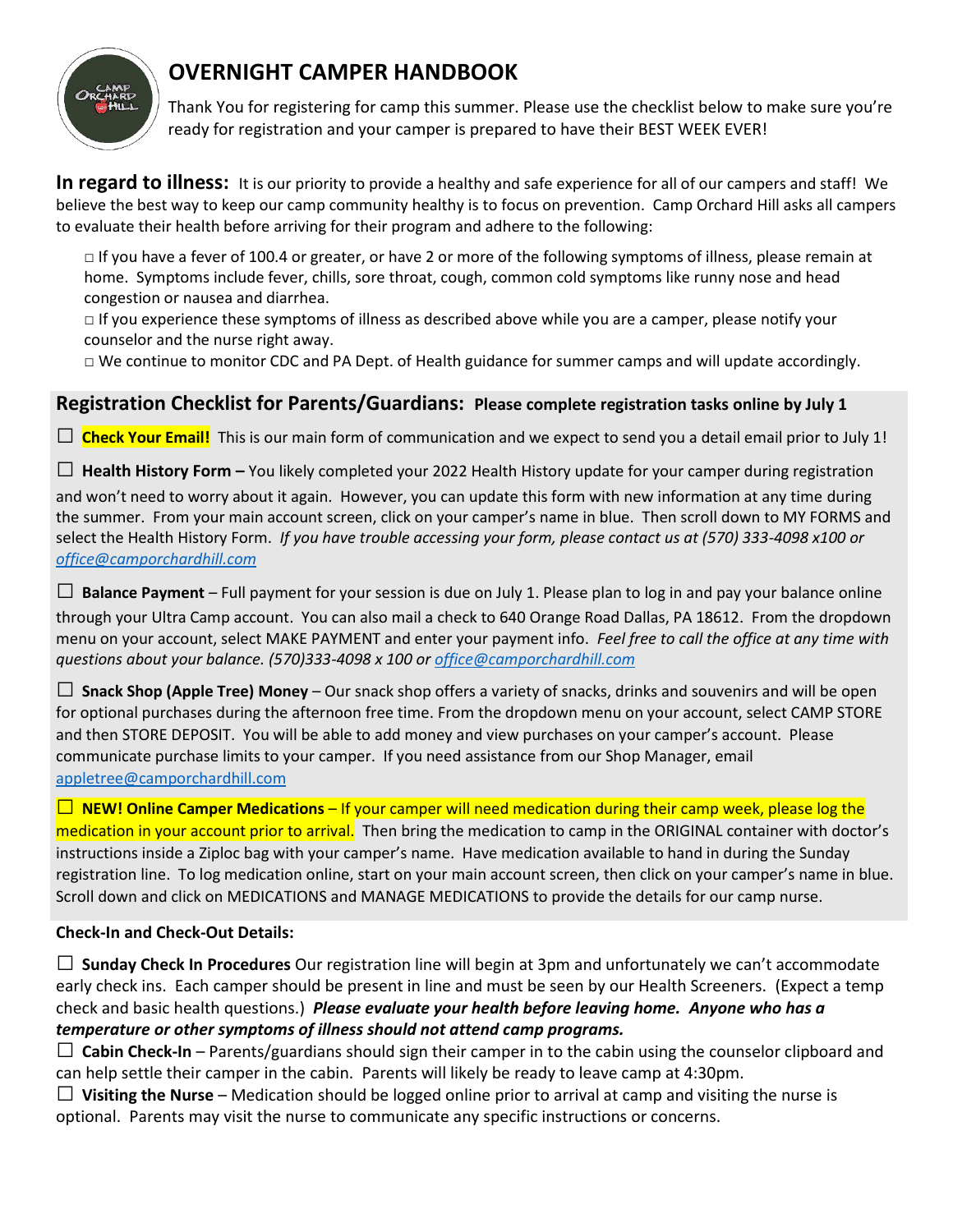□ **Saturday Check-Out Procedures –** Parent/guardians can arrive at 10am and should sign their camper out using the counselor clipboard. Help your camper pack the car and plan to attend our Closing Camp party for campers and parents. Families will likely be ready to leave camp by 11am.

□ **Changes for pick up –** Please notify the camp office directly [\(office@camporchardhill.com](mailto:office@camporchardhill.com) or (570)333- 4098x100) in the event that you need to pick up your camper for an early departure, doctor visit, etc. Any adult picking up a camper must be listed as an approved pick-up on Ultra Camp or be verified in writing by the camper's parent/guardian. All adults besides the parent/guardian will need to provide ID at time of pick-up.

#### **Communication While At Camp**

□ **Camper Mail** – You can mail letters or packages to your child with the following address: Camper Name | Session (Ex. ROOTS Elementary Week) | Camp Orchard Hill | 640 Orange Road | Dallas, PA 18612

□ **Two Way Emails –** Once your camper's session has started, you will be able to purchase a block of 5 emails through your online account. We will print and deliver your emails each night at dinner and scan in your camper's response in their own handwriting the next morning. Instructions on how to do this will be included in your welcome pack at Sunday check-in. Please note: your camper will receive their first email at Monday dinner and your will receive your first reply on Tuesday morning.

□ **Camp Office** – You will be able to reach someone in our camp office during the hours of 8am-5pm daily. Please use the main office phone number at (570) 333-4098 x100 or our main email [office@camporchardhill.com](mailto:office@camporchardhill.com)  You can notify us of any changes to your pick up plan or any concerns you may have during the week.

## **Camper Guidelines:**

 $\Box$  Campers should evaluate their health before leaving home and should not attend camp programs if they have a fever of 100.4 or greater or 2 or more of the following symptoms of illness: sore throat, cough, runny nose, achiness, diarrhea, vomiting or shortness of breath.

 $\square$  Campers are not permitted to bring drugs, tobacco, alcoholic beverages, fireworks, firearms, pocket knives, sharp objects or other items deemed dangerous by our staff, pornography or text/internet enabled devices including tablets, games, watches and cell phones.

 $\square$  Campers are expected to follow the camp schedule.

 $\Box$  Campers are to be in their cabins from the designated lights-out time until 6:30am except for emergencies.

 $\Box$  Male campers will not enter female cabins and restroom area and female campers will not enter male cabins and restroom area.

 $\Box$  Cabins are to be kept clean and will be checked daily.

 $\Box$  Please advise your camper to report injury or illness to their counselor and to the camp nurse right away.

 $\Box$  Courtesy is to be practiced at all times towards other campers and staff.

 $\Box$  Campers are not allowed to make or receive phone calls from the camp office unless permission is granted from the Program Manager, Program Director or Executive Director.

 $\square$  Camper Dress should be modest and appropriate for the activity:

\*Bathing suits should be one piece or full coverage tankini for girls and trunks for boys.

\*Clothes should be comfortable for high activity, provide full coverage from the shoulder to mid-thigh and be free of graphic images or language. All undergarments should be covered.

\*Closed toed shoes will be required in certain activities.

\* Shirts and shoes must be worn at all times except for swimming.

 $\Box$  Any form of bullying will not be tolerated. Bullying will be defined as physical, verbal or emotional abuse, hazing or threats. A pattern of continued behavior will result in dismissal.

 $\Box$  Camp Orchard Hill is committed to providing an environment that is free of discrimination and harassment.

Actions, words, jokes, sexually graphic language or comments based on an individual's gender, race, ethnicity, age, religion or any other legally protected characteristic will not be tolerated. A pattern of continual behavior will result in dismissal.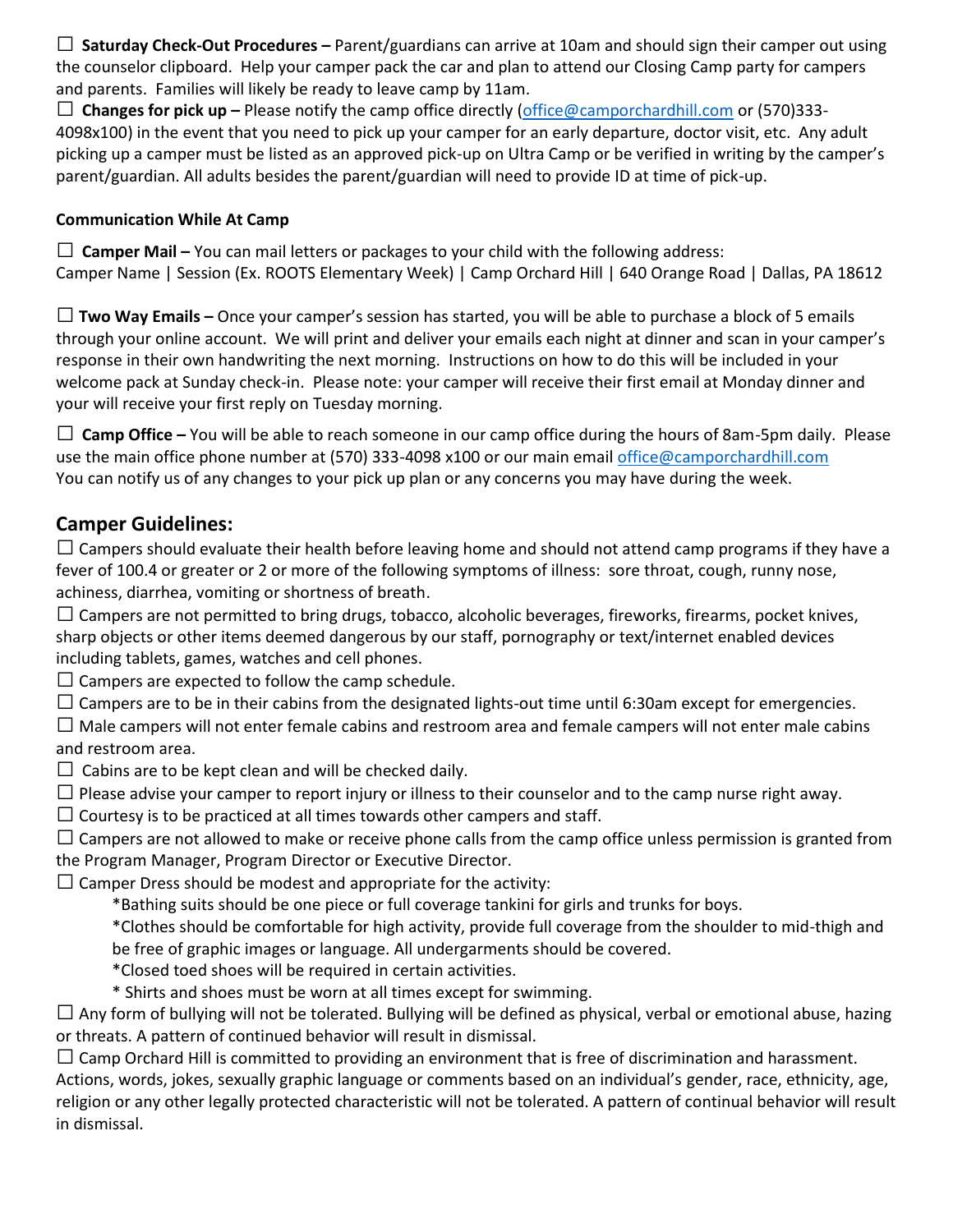## **What to Bring:** (*REMEMBER TO LABEL ALL ITEMS!)*

### **Suggested Packing List:**

- □ Twin Bedding and Pillow (We recommend a fitted sheet plus a sleeping bag or warm blanket)
- □ Toiletry bag, bin or tote to carry to the Bathhouse (soap, shampoo, toothbrush/paste, etc.)
- □ Bible, notebook and pen
- □ Bathing Suit (One-piece suit or full coverage tankini for girls. Trunks for boys.)
- $\Box$  Comfortable clothes for high activity (see above for additional guidelines)
- □ Sneakers and extra socks
- □ Poncho or raincoat
- $\square$  Crocs/Flip Flops for water activities
- $\square$  Warm sweatshirt or jacket for chilly mornings and nights
- □ Flashlight
- □ Bath Towel and Beach Towel
- □ Sunscreen
- □ Laundry bag
- □ Refillable Water Bottle
- □ Spending Money added to camper's Ultra Camp Store Account

#### **Optional Items:**

- □ Insect repellent
- □ Baseball glove, cleats (no metal spikes), Roller blades/Skateboard/Bike w/ helmet & pads, Fishing Pole
- $\Box$  Watch or alarm clock (please no radio alarm clocks or internet/text enabled watches)
- □ Camera (Not text or internet enabled)
- □ Stationary and stamps

**NEW! Lost and Found Request Form** – Please label items with your camper's name (especially commonly lost items like towels, sweatshirts and water bottles). We will do our very best to return items to your camper before the week is over! If you realize you lost a high value item, you can ask for assistance through our new [Lost and Found Request Form.](https://forms.gle/vBwx5zTnc1UqyUq67)

### **Standard Discipline Strategy**

1.) A 1st offense will result in a warning, explanation of undesired behavior, and review of behavioral expectations. 2.) A 2nd offense will result in a break from current or upcoming activity (duration of time will depend on the age: (ages 8-11 will be 5-7 minutes, ages 12-17 will be 7-10 minutes.) The purpose of this break is to help diffuse the situation and allow for reflection immediately following the offense. A strategy emphasizing personal responsibility will be used (e.g. throwing rocks might result in picking up those rocks and returning them to the correct location). 3.) A 3rd or repeated offense will result in reporting to the Program Director or Program Manager where a verbal or written contract will be made. Parents will also be notified.

4.) Continued infractions will result in dismissal from camp.

## **Camper Goals and Objectives**

### Camp Orchard Hill will:

*1. Provide opportunities that stimulate the development of each camper.* 

Campers will have the opportunity to choose activities, make friends and discuss the events of their day with their counselors. Counselors will work to create a physically, emotionally, relationally and spiritually safe place.

*2. Provide situations for each camper to set goals and challenge themselves while discovering their own abilities.* 

Campers will participate in a variety of activities that will challenge them and they will learn at least one new skill. *3. Allow each child to experience group living.* 

Campers will live and eat together in groups and participate in group activities where they will have the opportunity to discuss their day together and make community building decisions.

*4. Help each camper appreciate their natural surroundings and take an active role in the stewardship of our environment.* Campers will have the opportunity to recycle, keep the environment clean and respect the environment by staying on trails, not picking flowers, cleaning up, etc.